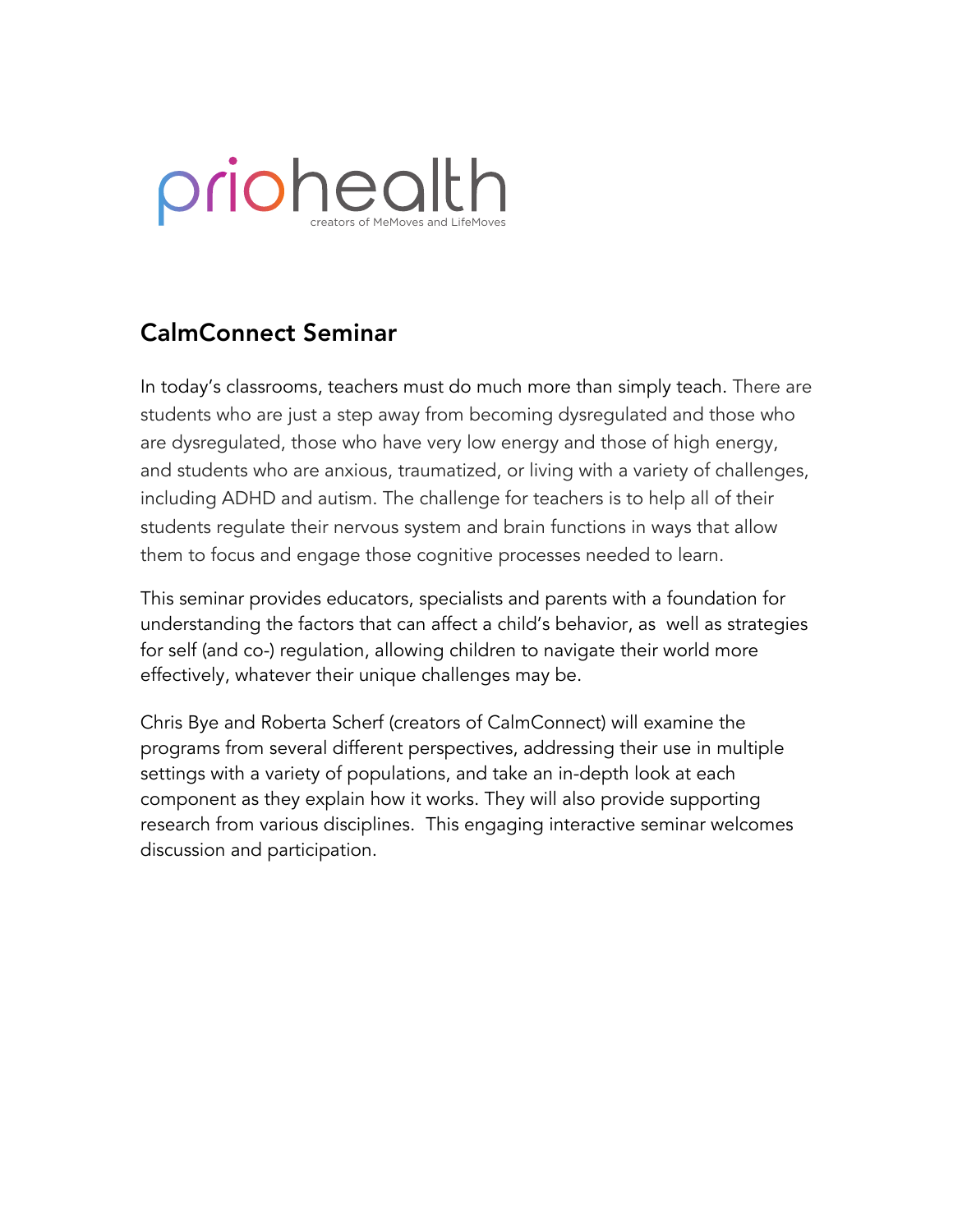## Seminar Synopsis

Drawing in part from the burgeoning field of relational neuroscience, CalmConnect works on the theory that the human brain is built to operate within a network of caring relationships. When we are isolated or cut off from others our mental, emotional, and physical health suffers.

CalmConnect combines rhythmic music with comforting vocal frequencies and visual patterns, which are synchronized with the expressive features of emotion and the movement of others. This integrated process supports a number of biophysiological and neurological functions in order to calm the parasympathetic nervous system and build pathways to strengthen social connectivity, resilience, and mental health.

CalmConnect provides the salient aspects of human connection, emotion, and positive social engagement (facial expressions and eye contact, vocal prosody in higher frequencies shared by the female voice, and simple, rhythmically attuned movements – gestures), building a bridge to the social world.

This system is the first program to operationalize and integrate research into the polyvagal theory of trauma, the social pain overlap theory, mirror neurons and emotional contagion, audiovisual synchrony, music, rhythmicity, movement, social connectedness and resilience.

The presenters will introduce the polyvagal theory, and the critical role it plays in our physiological responses to stress, as well as some of the mechanisms for strengthening emotional resilience. In addition, childhood trauma and ACES (Adverse Childhood Experience Score) will be discussed, with a focus on understanding biological embedding, and how to break the cycle of traumainduced behavior patterns.

Additionally, the role of separation/socialization on learning and behavior and the importance of imitation through the 'brain wide mirroring system' will be addressed.

Finally, the programs' unique individual features – rhythmic elements, music, expressive features of emotion, gestures, shared synchronicity, without speech or language – will be explored.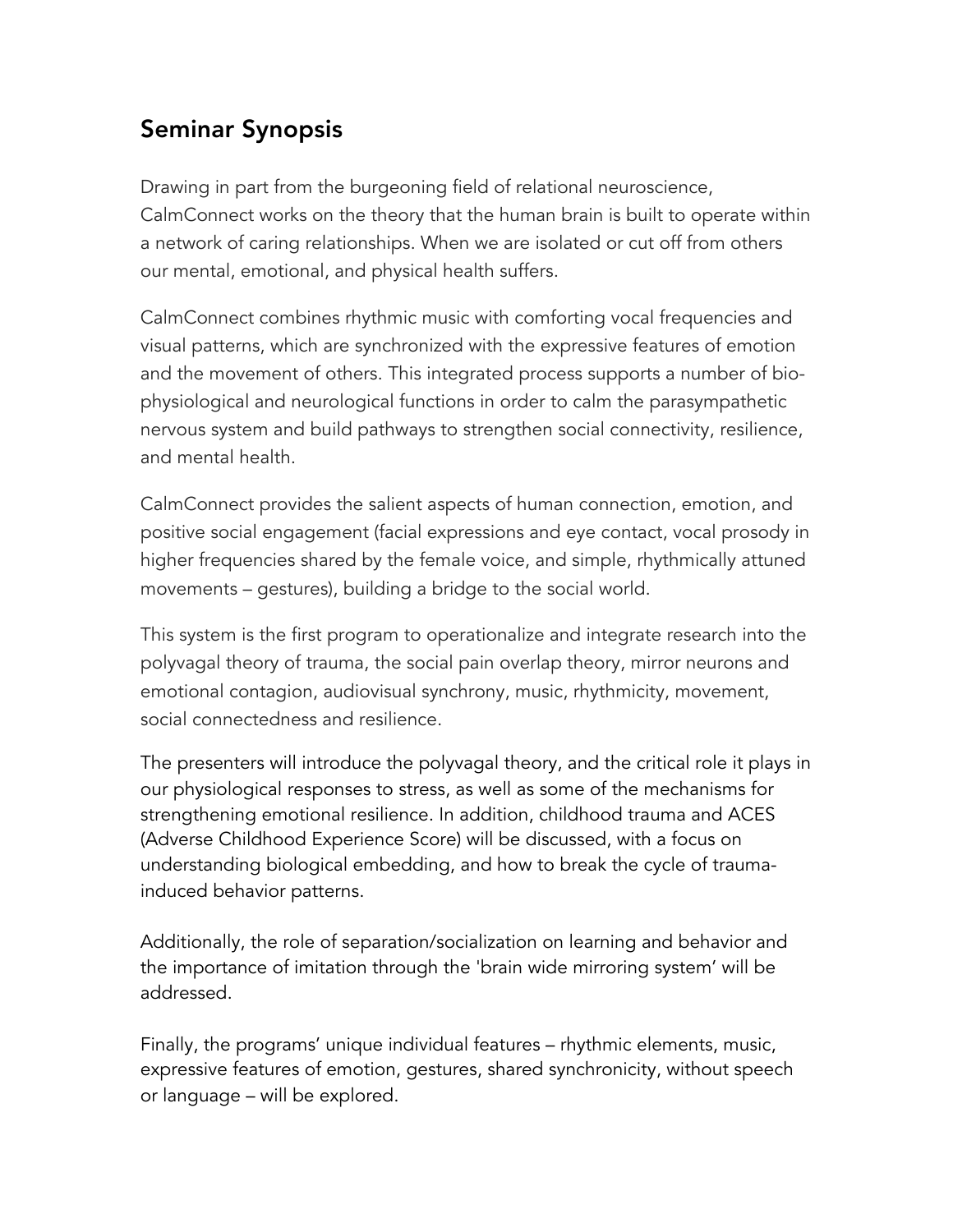Utilizing case studies, cutting edge research, recent developments in neurophysiology, and examples of CalmConnect use within multiple schools and clinics, this interactive presentation will provide best practices and techniques for implementing the programs, as well as understanding how and why they work so well for a variety of populations in multiple settings.

### **Outline**

- 1. CalmConnect's origins: "where it all began."
- 2. Description (with video examples) of the varied applications and benefits of CalmConnect.
- 3. Review the Autonomic Nervous System and the behavior/physiology related to Sympathetic and Parasympathetic states.
- 4. Discuss CalmConnect's research outcomes in school settings.
- 5. Overview of the neurological framework as it relates to CalmConnect's physiological mechanisms within the nervous system. Specifically address the polyvagal theory, stress response, safety and affiliation.
- 6. Discuss ACES (Adverse Childhood Experience Score), along with research supporting the significant effects of trauma throughout the lifespan. a. Address the concept of "biological embedding" as the mechanism linking trauma and physiology. b. Discuss the connection between trauma and telomeres/epigenetics. c. Illustrate techniques to mitigate the effects of childhood trauma.
- 7. Examine the role of the dACC (dorsal anterior cingulate cortex) and the physical pain of social rejection.
- 8. Review the 'discovery' of mirror neurons and their important role in socialization and empathy. Highlight the role of dormant mirror neurons in certain conditions, such as autism and trauma.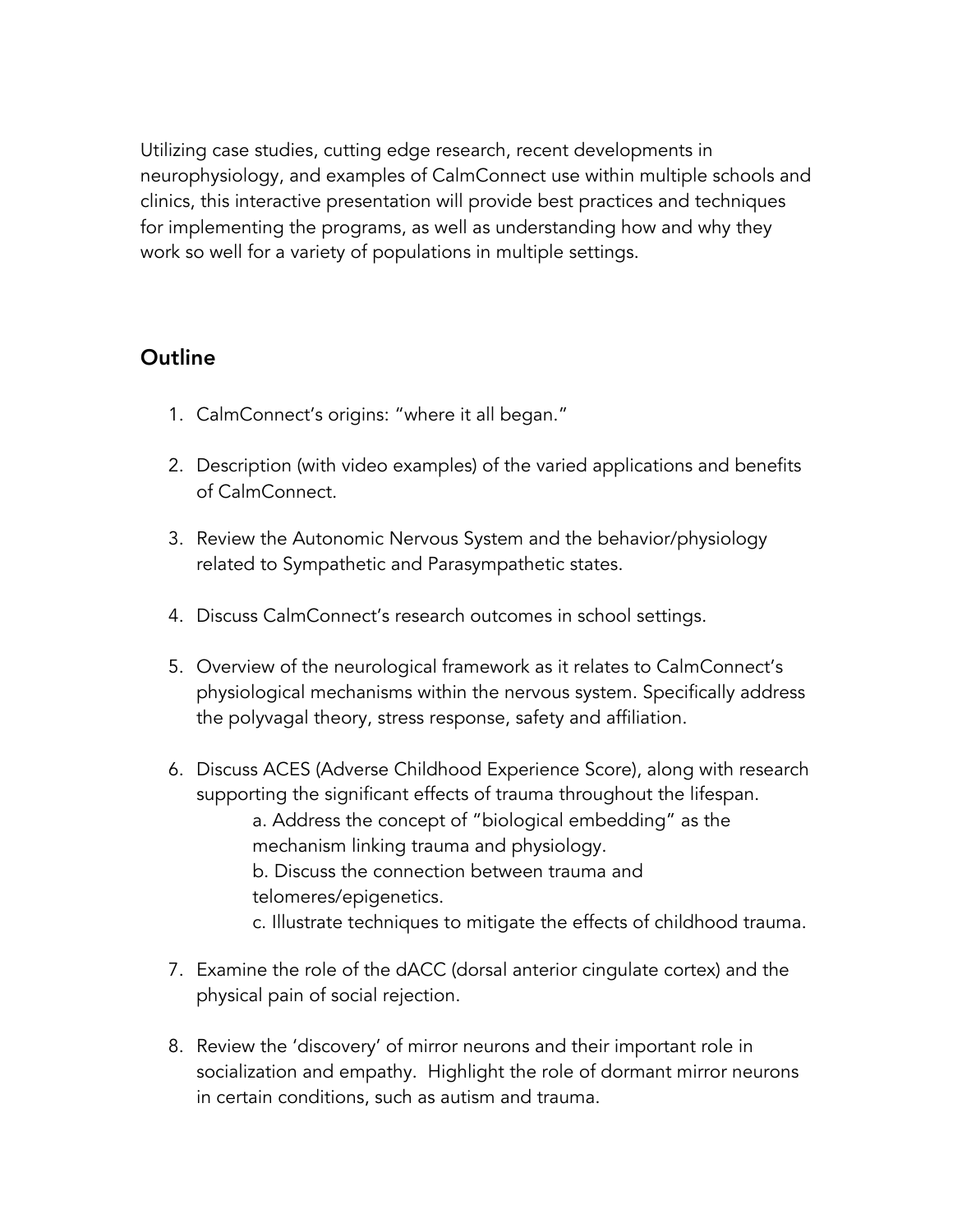- 9. Living in a "synchronized" world research addressing the concept of Audiovisual Synchrony and its unique role in understanding, assessing, and ameliorating Autism Spectrum Disorder.
- 10. Music The Language of the Central Nervous System.
	- a. Discuss the critical role of music on the brain, health, emotions.
	- b. Understand the importance of rhythmicity.
- 11. Not all Movement is created equal.
	- a. From "Me to We," the value of shared synchronicity.
- 12. People, faces, eye contact the foundation for safety and affiliation.
- 13. Detailed protocols with "best practices" for implementing CalmConnect in a variety of settings, as well as how to use it incorrectly.
- 14. Wrap up Final Videos, Discussion, Questions.

#### CalmConnect Seminar Learning Objectives

1. Understand the importance that a calm nervous system and body have on learning and social interaction.

#### **Content**

o Discuss the Autonomic Nervous System (ANS) and its role in behavior.

o Highlight current research/ case studies supporting physiology and behavior.

o Initiate discussion on long term/ short-term effects of "melt downs" and techniques to strengthen emotional resilience.

o Lead previous topics into the discussion on physiological mechanisms activating the parasympathetic nervous system, and the overall themes of Safety and Affiliation.

#### Teaching Methods

- o Classroom Case Studies o Supportive Research
- o Video Supplements
- o Supplemental Handouts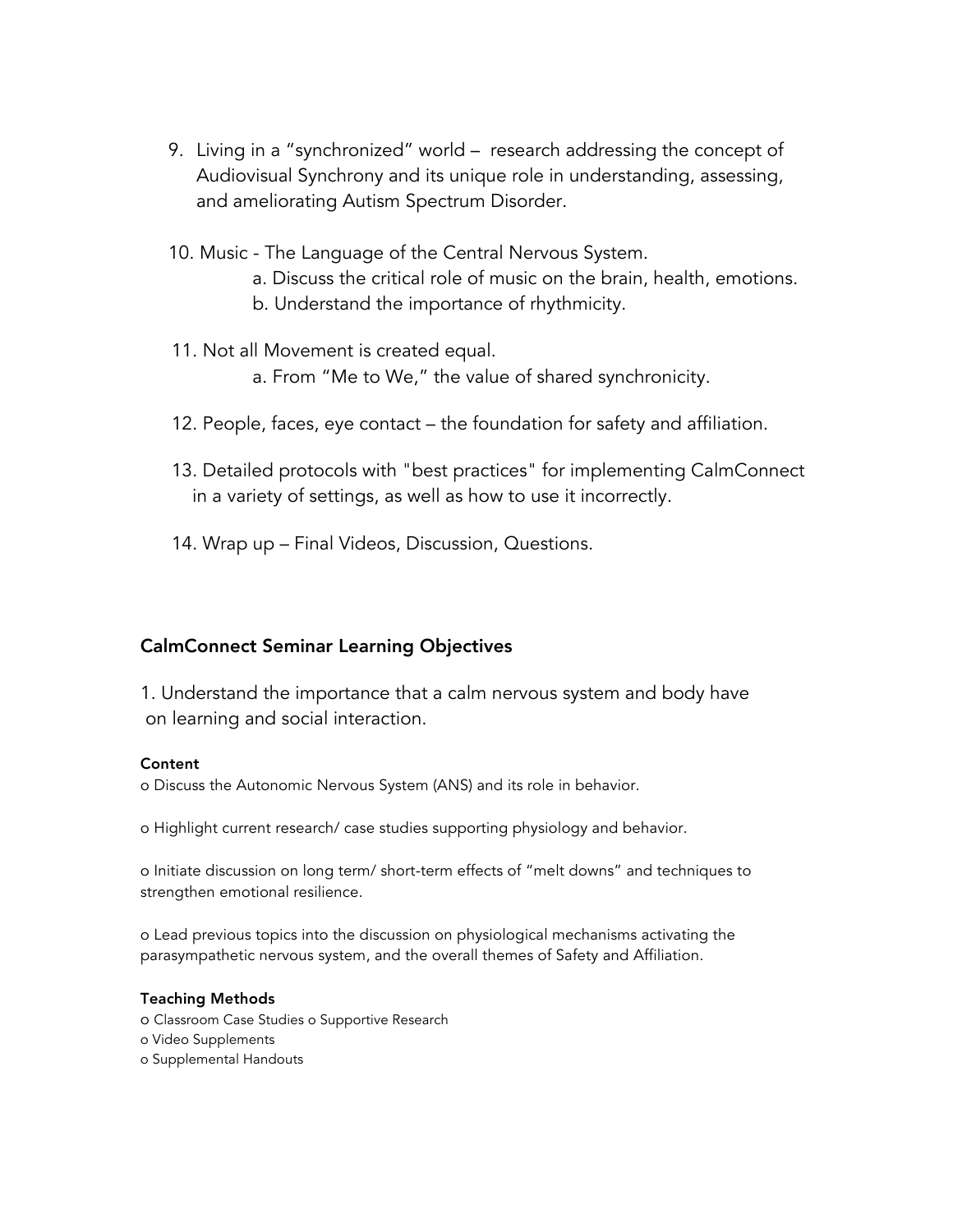2. Have a basic understanding of the polyvagal theory, ACES (Adverse Childhood Experience Scores), the physical pain of social rejection, mirror neurons and Audiovisual Synchrony as they apply to current behavior challenges.

#### **Content**

o Review structures of the brain with specific attention to those involving parasympathetic response.

o Connect the polyvagal theory to existing framework(s) for self-regulation, co- regulation, behavior and physiology.

o Provide basic tenets of Porges' polyvagal theory, and illustrate its relationship to stress response and recovery.

o Illustrate the physiological response to stress relative to the Ventral Vagal Complex, Sympathetic Nervous System, and Dorsal Vagal Complex.

o Review the components of ACE scores, and the relationship between ACE scores and physical and physiological challenges throughout the lifespan.

o Illustrate how the dACC processes social pain as well as physical pain, and connect the effects of social pain (high ACE scores) to lifelong social/emotional challenges.

o Relate the recent history of mirror neurons, and their role in building social connection, safety and primary communication.

o Highlight Ami Klin's findings on Audiovisual Synchrony, and how it relates to understanding CalmConnect's role in addressing the unique challenges of those with ASD.

#### Teaching Methods

- o Research reviews
- o Multiple case studies
- o Video examples and Graphic illustrations.
- o Extensive discussion among attendees and leaders.

3. Understand best practices for using CalmConnect in home, school and clinic settings.

#### **Content**

o Examine the primary components of CalmConnect (music, rhythmic elements, expressive features of emotion, gestures, movement, patterns, images, shared synchronicity, no speech or language), and the research that supports each element.